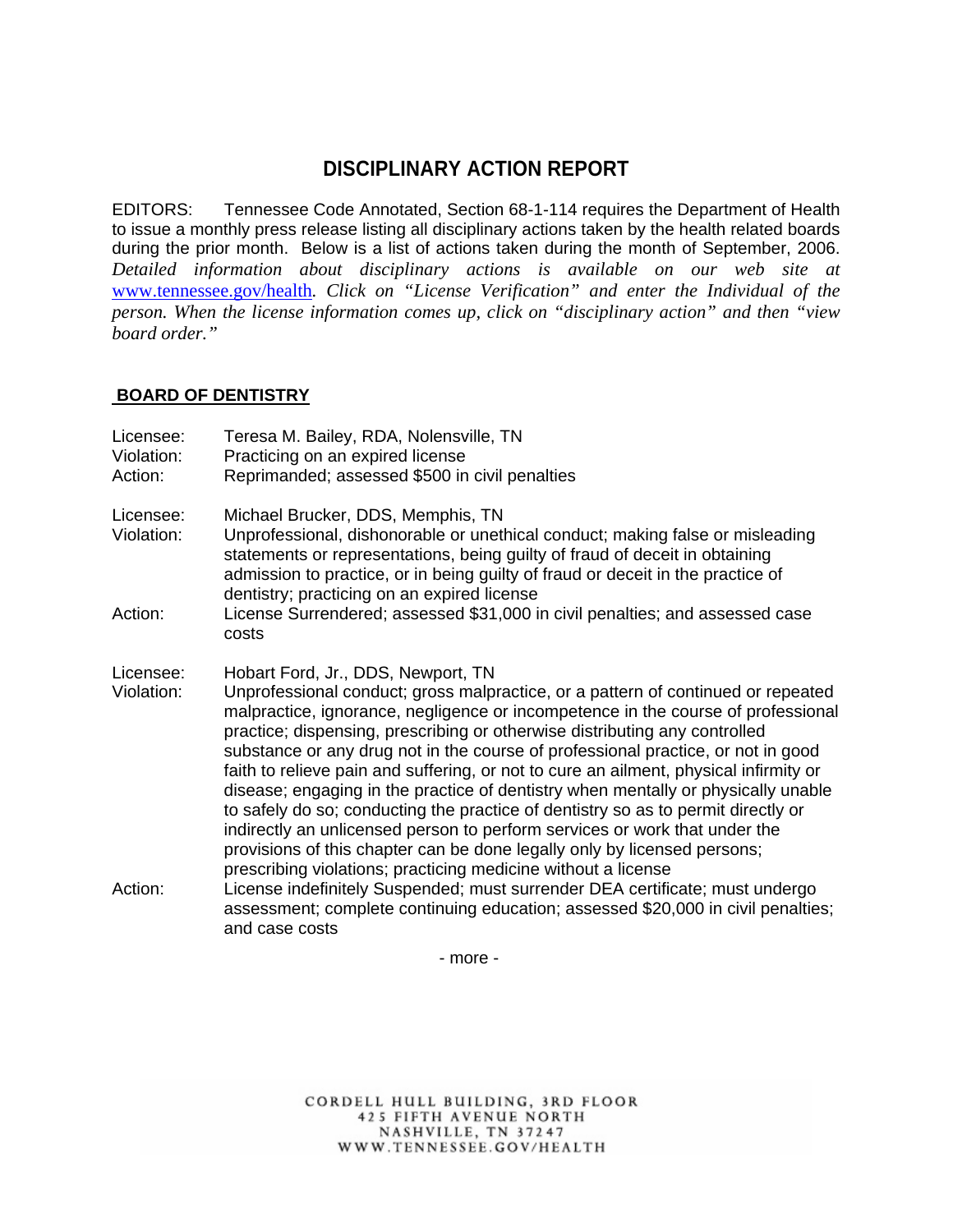| Licensee:<br>Violation:<br>Action: | James Gamble, DDS, Greeneville, TN<br>Unprofessional, dishonorable or unethical conduct; gross malpractice, or a<br>pattern of continued or repeated malpractice, ignorance, negligence or<br>incompetence in the course of professional practice<br>Reprimanded; must complete continuing education; assessed civil penalties in<br>the amount of \$1,500; and assessed case costs                                                                                                                                                               |
|------------------------------------|---------------------------------------------------------------------------------------------------------------------------------------------------------------------------------------------------------------------------------------------------------------------------------------------------------------------------------------------------------------------------------------------------------------------------------------------------------------------------------------------------------------------------------------------------|
| Licensee:<br>Violation:<br>Action: | Donald Goldstein, DDS, Germantown, TN<br>Unprofessional, dishonorable or unethical conduct; permitting unlicensed practice<br>License placed on Probation for five years; assessed \$13,000 in civil penalty;<br>and assessed case costs                                                                                                                                                                                                                                                                                                          |
| Licensee:<br>Violation:<br>Action: | Morgan Hines, DDS, Columbia, TN<br>Failed to implement infection control procedures that are in compliance with the<br>rules; permitted unlicensed practice<br>Reprimanded; must complete continuing education; assessed \$1,550 in civil<br>penalties; and assessed case costs                                                                                                                                                                                                                                                                   |
| Licensee:<br>Violation:<br>Action: | Jeffrey Meadows, DDS, Memphis, TN<br>Unprofessional, dishonorable or unethical conduct; violation of board order<br>License indefinitely Suspended; must complete treatment program; must gain<br>advocacy of the Concerned Dental Professional Committee; and assessed case<br>costs                                                                                                                                                                                                                                                             |
| Licensee:<br>Violation:<br>Action: | Sharon Murrell-Winter Miller, RDA, Walland, TN<br>Unprofessional, dishonorable or unethical conduct; making false or misleading<br>statements or representations, being guilty of fraud or deceit in obtaining<br>admission to practice, or in being guilty of fraud or deceit in the practice;<br>unauthorized practice of dentistry by a dental assistant<br>License placed on Probation for two years; must sign contract with the<br>Concerned Dental Professionals Committee; must complete continuing<br>education; and assessed case costs |
| Licensee:<br>Violation:<br>Action: | William H. Smartt, DDS, Knoxville, TN<br>Permitting unlicensed practice<br>Assessed \$3,000 in civil penalties; and assessed case costs                                                                                                                                                                                                                                                                                                                                                                                                           |
| Licensee:<br>Violation:<br>Action: | Dolores Williams, RDA, Greenbrier, TN<br>Unprofessional, dishonorable or unethical conduct; violation of a board order<br>License Surrendered; assessed case costs                                                                                                                                                                                                                                                                                                                                                                                |

## **BOARD OF MEDICAL EXAMINERS**

Licensee: Ralph Hobbs, MD, Nashville, TN

Violation: Unprofessional, dishonorable or unethical conduct; gross malpractice, or a pattern of continued or repeated malpractice, ignorance, negligence or incompetence in the course of professional practice; dispensing, prescribing or

-more-

CORDELL HULL BUILDING, 3RD FLOOR 425 FIFTH AVENUE NORTH NASHVILLE, TN 37247 WWW.TENNESSEE.GOV/HEALTH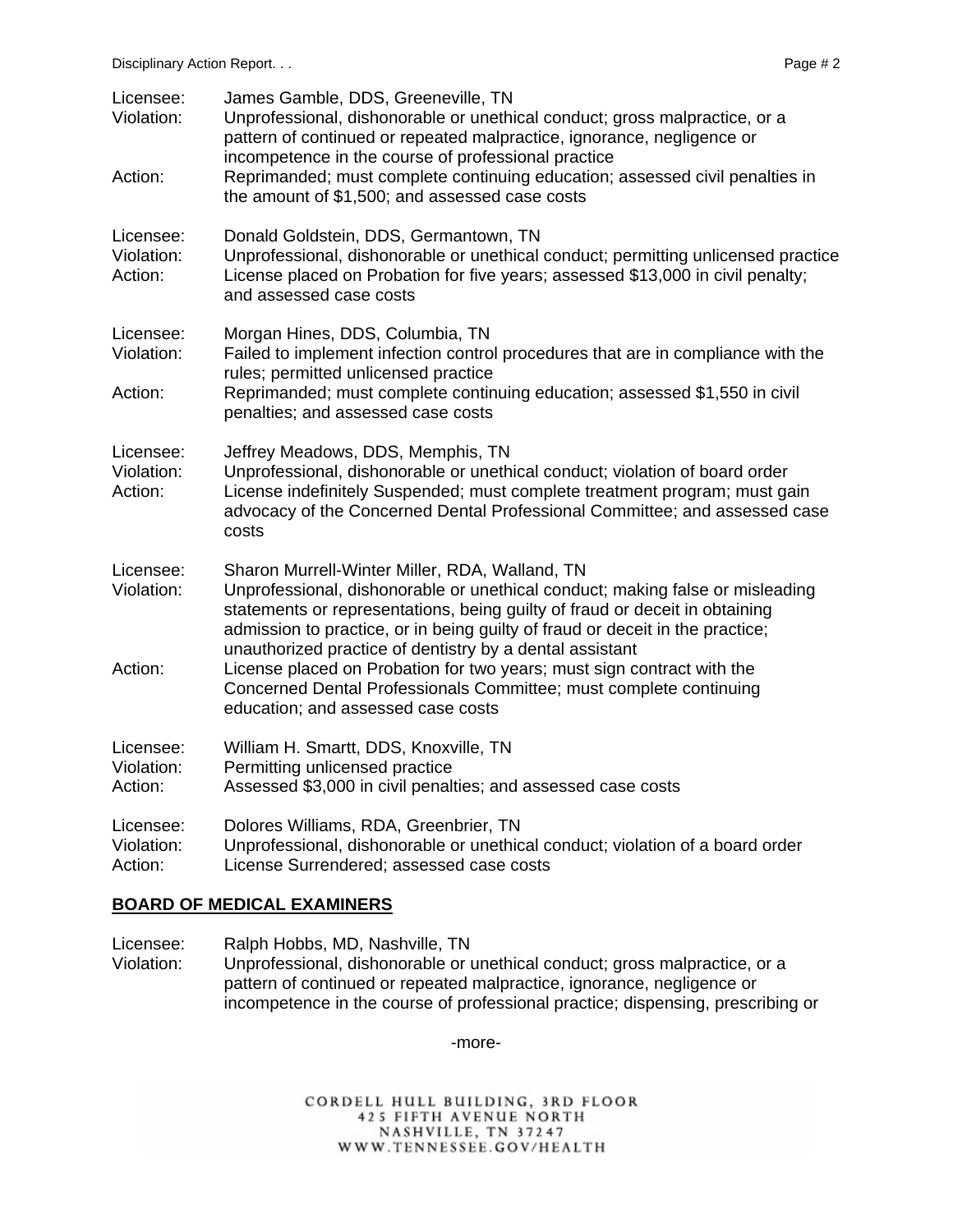| Action:    | otherwise distributing any controlled substance or any other drug not in the<br>course of professional practice, or not in good faith to relieve pain and suffering,<br>or not to cure an ailment, physical infirmity or disease, or in amounts and/or for<br>durations not medically necessary, advisable or justified for a diagnosed<br>condition; dispensing, prescribing or otherwise distributing to any person a<br>controlled substance or any other drug if such person is addicted to the habit of<br>using controlled substances without making a bona fide effort to cure the habit of<br>such patient; violation of rules concerning appropriate supervision of Physician<br>Assistants and/or Certified Nurse Practitioner<br>License Surrendered; assessed case costs |
|------------|--------------------------------------------------------------------------------------------------------------------------------------------------------------------------------------------------------------------------------------------------------------------------------------------------------------------------------------------------------------------------------------------------------------------------------------------------------------------------------------------------------------------------------------------------------------------------------------------------------------------------------------------------------------------------------------------------------------------------------------------------------------------------------------|
| Licensee:  | Laura Vanini Grobovsky, MD, Johnson City, TN                                                                                                                                                                                                                                                                                                                                                                                                                                                                                                                                                                                                                                                                                                                                         |
| Violation: | Engaging in the practice of medicine when mentally or physically unable to do so;<br>out of state action                                                                                                                                                                                                                                                                                                                                                                                                                                                                                                                                                                                                                                                                             |
| Action:    | License Suspended until such time as she appears and provides proof that her<br>Oregon license is out of suspended status and that she is in compliance with the<br>Oregon Board of Medical Examiners; assessed case costs                                                                                                                                                                                                                                                                                                                                                                                                                                                                                                                                                           |
| Licensee:  | Mary Stroud, MD, Chattanooga, TN                                                                                                                                                                                                                                                                                                                                                                                                                                                                                                                                                                                                                                                                                                                                                     |
| Violation: | Dispensing, prescribing or otherwise distributing any controlled substance or any<br>other drug not in the course of professional practice, or not in good faith to relieve<br>pain and suffering, or not to cure an ailment, physical infirmity or disease, or in<br>amounts and/or for durations not medically necessary, advisable or justified for a<br>diagnosed condition                                                                                                                                                                                                                                                                                                                                                                                                      |
| Action:    | License Voluntarily Surrendered; must immediately surrender DEA certificate;<br>and assessed case costs                                                                                                                                                                                                                                                                                                                                                                                                                                                                                                                                                                                                                                                                              |

## **BOARD OF NURSING**

| Licensee:<br>Violation:            | Amanda Adams, RN, Hampton, TN<br>Unfit or incompetent by reason of negligence, habits or other cause; addicted to<br>alcohol or drugs to the degree of interfering with nursing duties |
|------------------------------------|----------------------------------------------------------------------------------------------------------------------------------------------------------------------------------------|
| Action:                            | License Revoked; assessed case costs                                                                                                                                                   |
| Licensee:<br>Violation:<br>Action: | Deborah Agett, RN, Kingsport, TN<br>Guilty of a crime; unprofessional conduct<br>License Revoked; assessed case costs                                                                  |
| Licensee:<br>Violation:<br>Action: | Stacey Lynn Alcorn, LPN, Knoxville, TN<br><b>Violation of Board Order</b><br>License Revoked; assessed case costs                                                                      |
| Licensee:<br>Violation:            | Charlotte Black, LPN, Roan Mountain, TN<br>Guilty of fraud or deceit in procuring or attempting to procure a license to practice<br>nursing; out of state action                       |
| Action:                            | License Revoked; assessed \$1,000 in civil penalties; and assessed costs                                                                                                               |

- more -

CORDELL HULL BUILDING, 3RD FLOOR 425 FIFTH AVENUE NORTH<br>NASHVILLE, TN 37247<br>WWW.TENNESSEE.GOV/HEALTH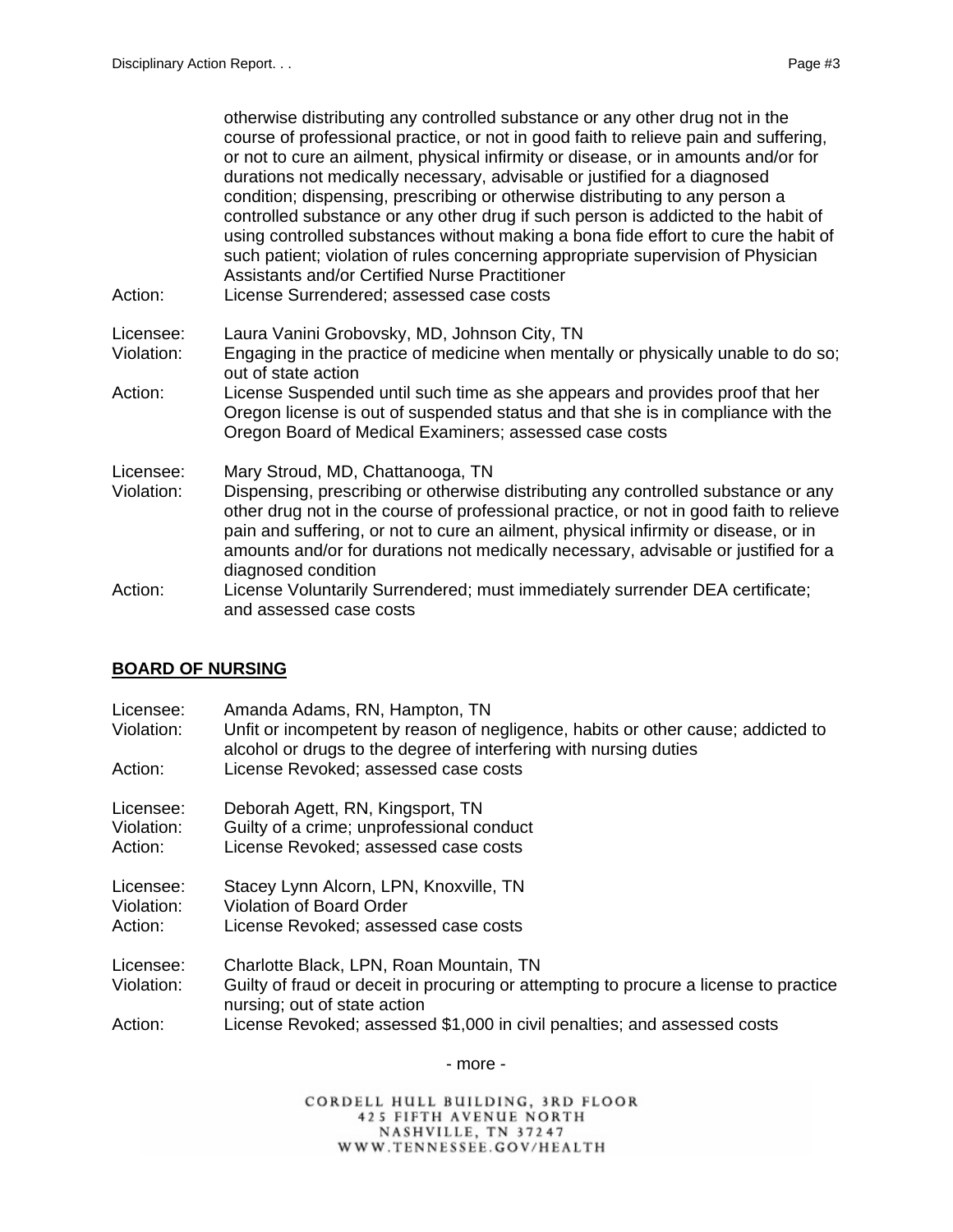| Licensee:<br>Violation:            | Alesar Campbell, LPN, Greeneville, TN<br>Unprofessional conduct; engaging in acts of dishonesty related to the practice of<br>nursing                                                                                                                                                                                                                                               |
|------------------------------------|-------------------------------------------------------------------------------------------------------------------------------------------------------------------------------------------------------------------------------------------------------------------------------------------------------------------------------------------------------------------------------------|
| Action:                            | License Suspended, until she has an evaluation with the Tennessee Professional<br>Assistance Program (TNPAP); thereafter to be followed by Probation to run<br>concurrent with her TNPAP contract                                                                                                                                                                                   |
| Licensee:<br>Violation:<br>Action: | Kimberly Dawn Charles, Unlicensed, Johnson City, TN<br>Practicing without a license<br>Assessed \$15,000 in civil penalties                                                                                                                                                                                                                                                         |
| Licensee:<br>Violation:<br>Action: | Jacquelyn Correll-Seeber, LPN, Chattanooga, TN<br>Violation of a Board Order<br>License Revoked; assessed case costs                                                                                                                                                                                                                                                                |
| Licensee:<br>Violation:<br>Action: | Susan Youngblood Cox, RN, Kuttawa, KY<br>Addicted to alcohol or drugs to the degree of interfering with nursing duties;<br>unprofessional conduct; out of state action<br>License Revoked; assessed case costs                                                                                                                                                                      |
| Licensee:<br>Violation:<br>Action: | Sharon A. Coulbourne, RN, Kingsport, TN<br>Guilty of a crime; unprofessional conduct<br>License Revoked; assessed case costs                                                                                                                                                                                                                                                        |
| Licensee:<br>Violation:<br>Action: | Robin Deering, RN, Friendsville, TN<br>Addicted to alcohol or drugs to the degree of interfering with nursing duties;<br>unprofessional conduct; unauthorized use or removal of narcotics, drugs,<br>supplies, or equipment from any work place location<br>License Suspended for no less than six months; to be followed by Probation;<br>assessed case costs                      |
| Licensee:<br>Violation:            | V. Annette Fletcher, RN, Bethpage, TN<br>Addicted to alcohol or drugs to the degree of interfering with nursing duties;<br>unprofessional conduct; use of any intoxicating beverage or the illegal use of any<br>narcotic or dangerous drug while on duty; being under the influence of alcoholic<br>beverages, or under the influence of drugs which impair judgment while on duty |
| Action:                            | License Suspended, until she has an evaluation with the Tennessee Professional<br>Assistance Program (TNPAP); thereafter to be followed by Probation to run<br>concurrent with her TNPAP contract; if contract is not required, will be placed on<br>Probation for one year; assessed case costs                                                                                    |
| Licensee:<br>Violation:            | Billie Jo Frazier, LPN, Antioch, TN<br>Unprofessional conduct; has violated or attempted to violate, directly, or<br>indirectly, or assisted in or abetted the violation of, or conspired to violate, any<br>provision of the chapter or any lawful order of the Board; practicing on a lapsed<br>license                                                                           |
| Action:                            | License Suspended; assessed \$6,750 in civil penalties; must complete ethics<br>course; after payment of civil penalties and course completion, license to be<br>placed on Probation for no less than four years<br>- more-                                                                                                                                                         |
|                                    | CORDELL HULL BUILDING, 3RD FLOOR<br>425 FIFTH AVENUE NORTH<br>NASHVILLE, TN 37247<br>WWW.TENNESSEE.GOV/HEALTH                                                                                                                                                                                                                                                                       |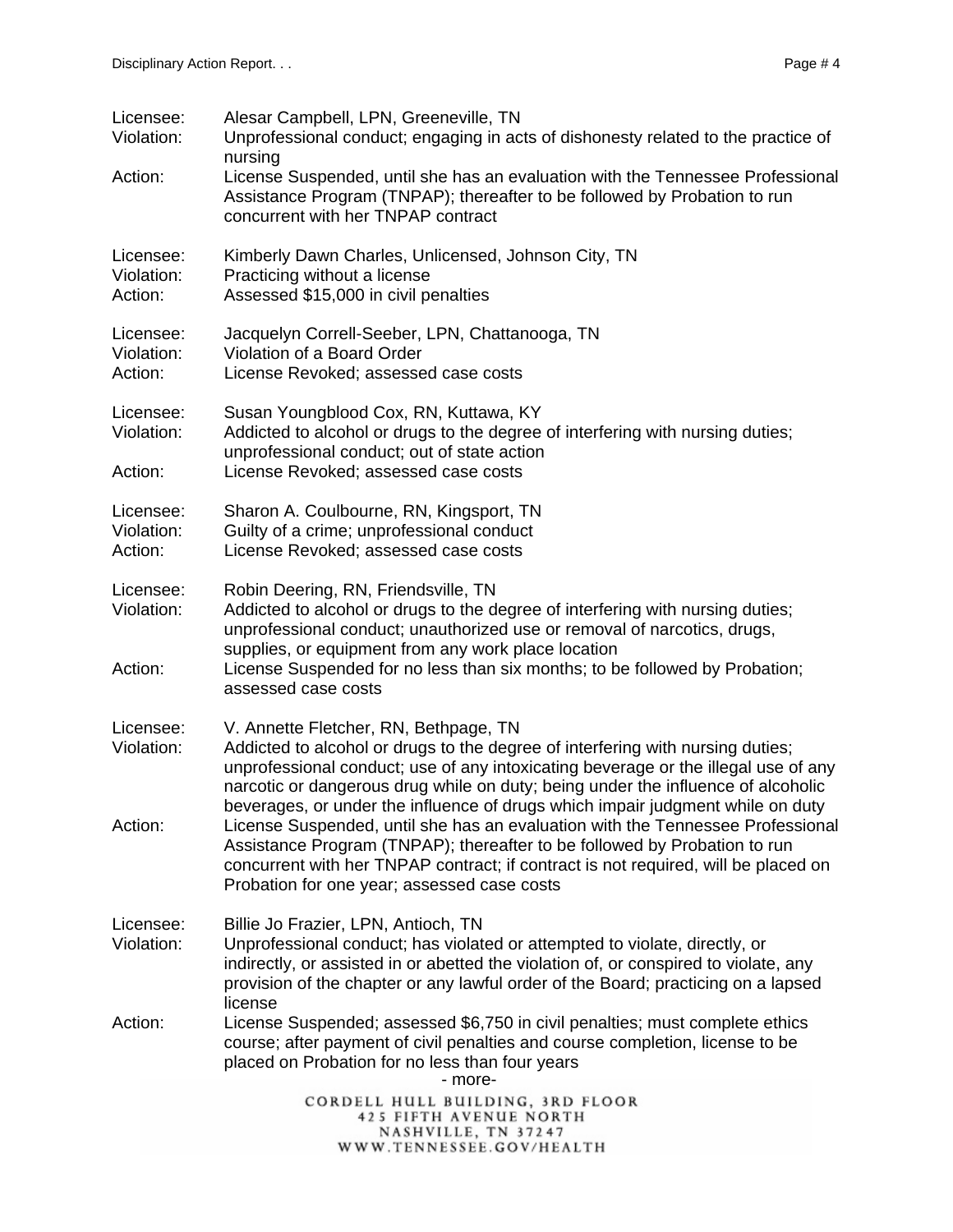| Licensee:<br>Violation:            | Charmaine Garner, RN, Cordova, TN<br>Unfit or incompetent by reason of negligence, habits or other cause; addicted to<br>alcohol or drugs to the degree of interfering with nursing duties; unprofessional<br>conduct; has violated or attempted to violate, directly, or indirectly, or assisted in<br>or abetted the violation of, or conspired to violate, any provision of the chapter or                                                                             |
|------------------------------------|---------------------------------------------------------------------------------------------------------------------------------------------------------------------------------------------------------------------------------------------------------------------------------------------------------------------------------------------------------------------------------------------------------------------------------------------------------------------------|
| Action:                            | any lawful order of the Board; out of state action<br>License Suspended, until she has an evaluation with the Tennessee Professional<br>Assistance Program (TNPAP); thereafter to be followed by Probation to run<br>concurrent with her TNPAP contract; assessed \$1,000 in civil penalties and case<br>costs                                                                                                                                                            |
| Licensee:<br>Violation:            | Basya Goldstein, RN, Memphis, TN<br>Addicted to alcohol or drugs to the degree of interfering with nursing duties;<br>unprofessional conduct; unauthorized use or removal of narcotics, drugs,<br>supplies, or equipment from any work place location                                                                                                                                                                                                                     |
| Action:                            | License Suspended for no less than one year; to be followed by Probation;<br>assessed case costs                                                                                                                                                                                                                                                                                                                                                                          |
| Licensee:<br>Violation:<br>Action: | Angela Hamilton, RN, Kingsport, TN<br>Guilty of a crime; unprofessional conduct<br>License Revoked; assessed \$600 in civil penalties; and case costs                                                                                                                                                                                                                                                                                                                     |
| Licensee:<br>Violation:<br>Action: | Teresa L. Herrell, LPN, Dickson, TN<br>Guilty of a crime; unprofessional conduct; impersonating another licensed<br>practitioner; engaging in acts of dishonesty related to the practice of nursing<br><b>License Revoked</b>                                                                                                                                                                                                                                             |
| Licensee:<br>Violation:<br>Action: | Donna K. Housley, RN, Lafollette, TN<br>Violation of board order<br>License Revoked; assessed \$500 in civil penalties; and assessed case costs                                                                                                                                                                                                                                                                                                                           |
| Licensee:<br>Violation:<br>Action: | Debra P. Jackson, LPN, Harriman, TN<br><b>Violation of Board Order</b><br>License Revoked; assessed \$2,350 in civil penalties; and assessed case costs                                                                                                                                                                                                                                                                                                                   |
| Licensee:<br>Violation:<br>Action: | Richard Knight, RN, Thompson Station, TN<br>Guilty of a crime; engaging in acts of dishonesty related to the practice of nursing<br>License Suspended for six months; thereafter, to be placed on Probation until the<br>conclusion of court ordered probation; assessed \$4,500 in civil penalties; and<br>assessed case costs                                                                                                                                           |
| Licensee:<br>Violation:            | July McClain, RN, South Pittsburg, TN<br>Unfit or incompetent by reason of negligence, habits or other cause;<br>unprofessional conduct; intentionally/negligently causing physical/emotional<br>injury to patient; failure to maintain a record for each patient which accurately<br>reflects the nursing problems and interventions for the patient; making false or<br>materially incorrect, inconsistent or unintelligible entries in any patient records<br>- more - |
|                                    | CORDELL HULL BUILDING, 3RD FLOOR<br><b>425 FIFTH AVENUE NORTH</b>                                                                                                                                                                                                                                                                                                                                                                                                         |

NASHVILLE, TN 37247<br>WWW.TENNESSEE.GOV/HEALTH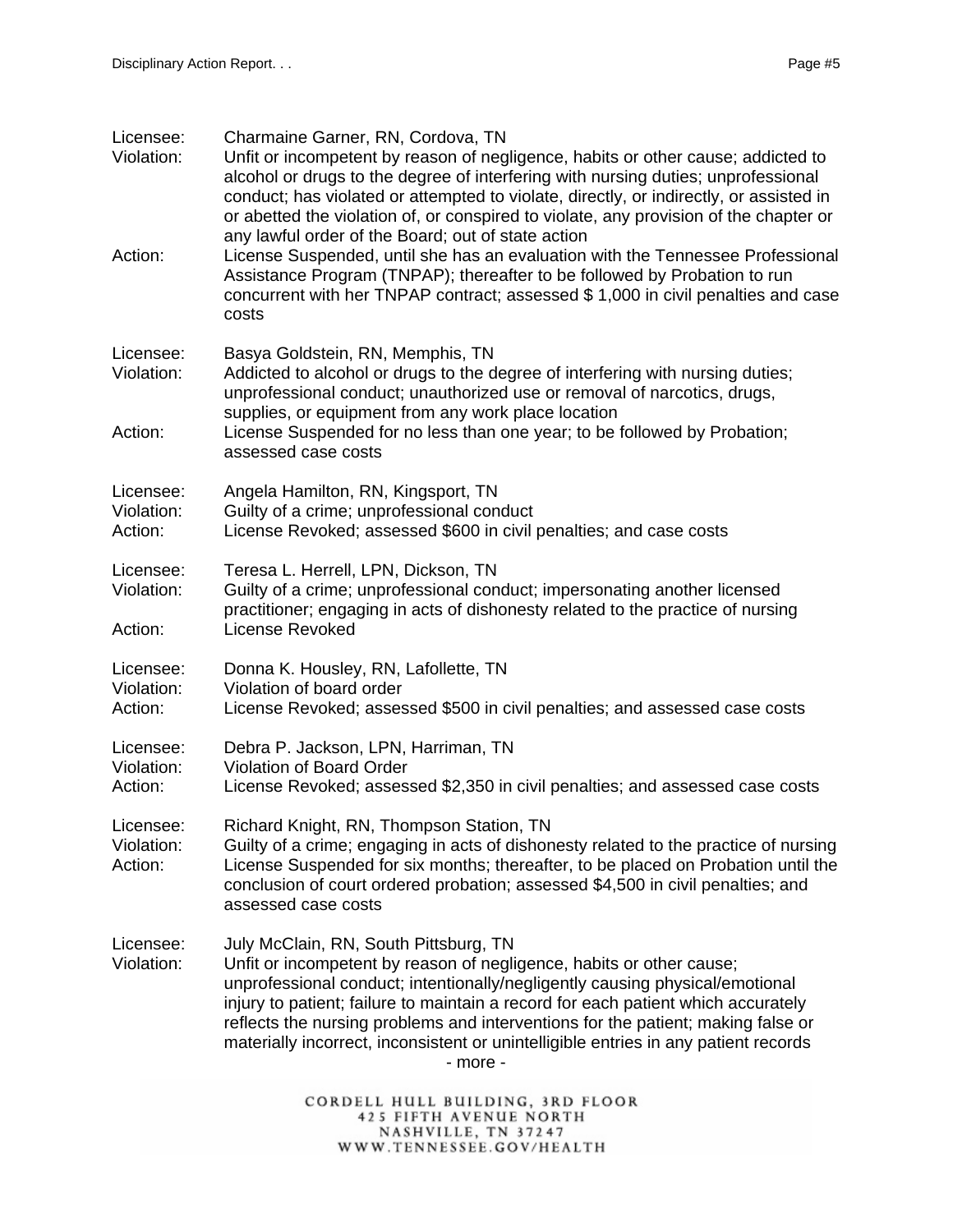| Action:                            | pertaining to the obtaining, possession or administration of any controlled<br>substance; unauthorized use or removal of narcotics, drugs, supplies, or<br>equipment from any work place location; engaging in acts of dishonesty related<br>to the practice of nursing<br>License Revoked; assessed case costs                                                                                                                                                                                                                                                                                                                                                                                                                            |
|------------------------------------|--------------------------------------------------------------------------------------------------------------------------------------------------------------------------------------------------------------------------------------------------------------------------------------------------------------------------------------------------------------------------------------------------------------------------------------------------------------------------------------------------------------------------------------------------------------------------------------------------------------------------------------------------------------------------------------------------------------------------------------------|
| Licensee:<br>Violation:            | David C. Miller, RN and APN, Nashville, TN<br>Unprofessional conduct; impersonating another licensed practitioner; out of state<br>action; engaging in acts of dishonesty related to the practice of nursing                                                                                                                                                                                                                                                                                                                                                                                                                                                                                                                               |
| Action:                            | License placed on Probation for the duration of his Tennessee Professional<br>Assistance Program contract                                                                                                                                                                                                                                                                                                                                                                                                                                                                                                                                                                                                                                  |
| Licensee:<br>Violation:            | Scott Nations, RN, Clearwater, FL<br>Unprofessional conduct; unauthorized use or removal of narcotics, drugs,<br>supplies, or equipment from any work place location; use of any intoxicating<br>beverage or the illegal use of any narcotic or dangerous drug while on duty;<br>being under the influence of alcoholic beverages, or under the influence of drugs<br>which impair judgment while on duty                                                                                                                                                                                                                                                                                                                                  |
| Action:                            | License Suspended for no less than two years; assessed case costs                                                                                                                                                                                                                                                                                                                                                                                                                                                                                                                                                                                                                                                                          |
| Licensee:<br>Violation:<br>Action: | Melinda Newell, LPN, Ashland City, TN<br>Unfit or incompetent by reason of negligence, habits or other cause; addicted to<br>alcohol or drugs to the degree of interfering with nursing duties; unprofessional<br>conduct; making false or materially incorrect, inconsistent or unintelligible entries<br>in any patient records pertaining to the obtaining, possession or administration of<br>any controlled substance; unauthorized use or removal of narcotics, drugs,<br>supplies, or equipment from any work place location; engaging in acts of<br>dishonesty related to the practice of nursing<br>License Revoked                                                                                                               |
| Licensee:<br>Violation:<br>Action: | Jennifer C. Parker, LPN, White Pine, TN<br>Addicted to alcohol or drugs to the degree of interfering with nursing duties;<br>unprofessional conduct; making false or materially incorrect, inconsistent or<br>unintelligible entries in any patient records pertaining to the obtaining, possession<br>or administration of any controlled substance; unauthorized use or removal of<br>narcotics, drugs, supplies, or equipment from any work place location; use of any<br>intoxicating beverage or the illegal use of any narcotic or dangerous drug while<br>on duty; being under the influence of alcoholic beverages, or under the influence<br>of drugs which impair judgment while on duty<br>License Revoked; assessed case costs |
| Licensee:<br>Violation:            | Sherry Payne, LPN, Decatur, TN<br>Unprofessional conduct; failure to maintain a record for each patient which<br>accurately reflects the nursing problems and interventions for the patient; making<br>false or materially incorrect, inconsistent or unintelligible entries in any patient<br>records pertaining to the obtaining, possession or administration of any controlled<br>substance; engaging in acts of dishonesty related to the practice of nursing                                                                                                                                                                                                                                                                         |
| Action:                            | Reprimanded<br>- more -                                                                                                                                                                                                                                                                                                                                                                                                                                                                                                                                                                                                                                                                                                                    |
|                                    | CORDELL HULL BUILDING, 3RD FLOOR<br><b>425 FIFTH AVENUE NORTH</b><br>NACHVILLE TN 27247                                                                                                                                                                                                                                                                                                                                                                                                                                                                                                                                                                                                                                                    |

NASHVILLE, TN 37247<br>WWW.TENNESSEE.GOV/HEALTH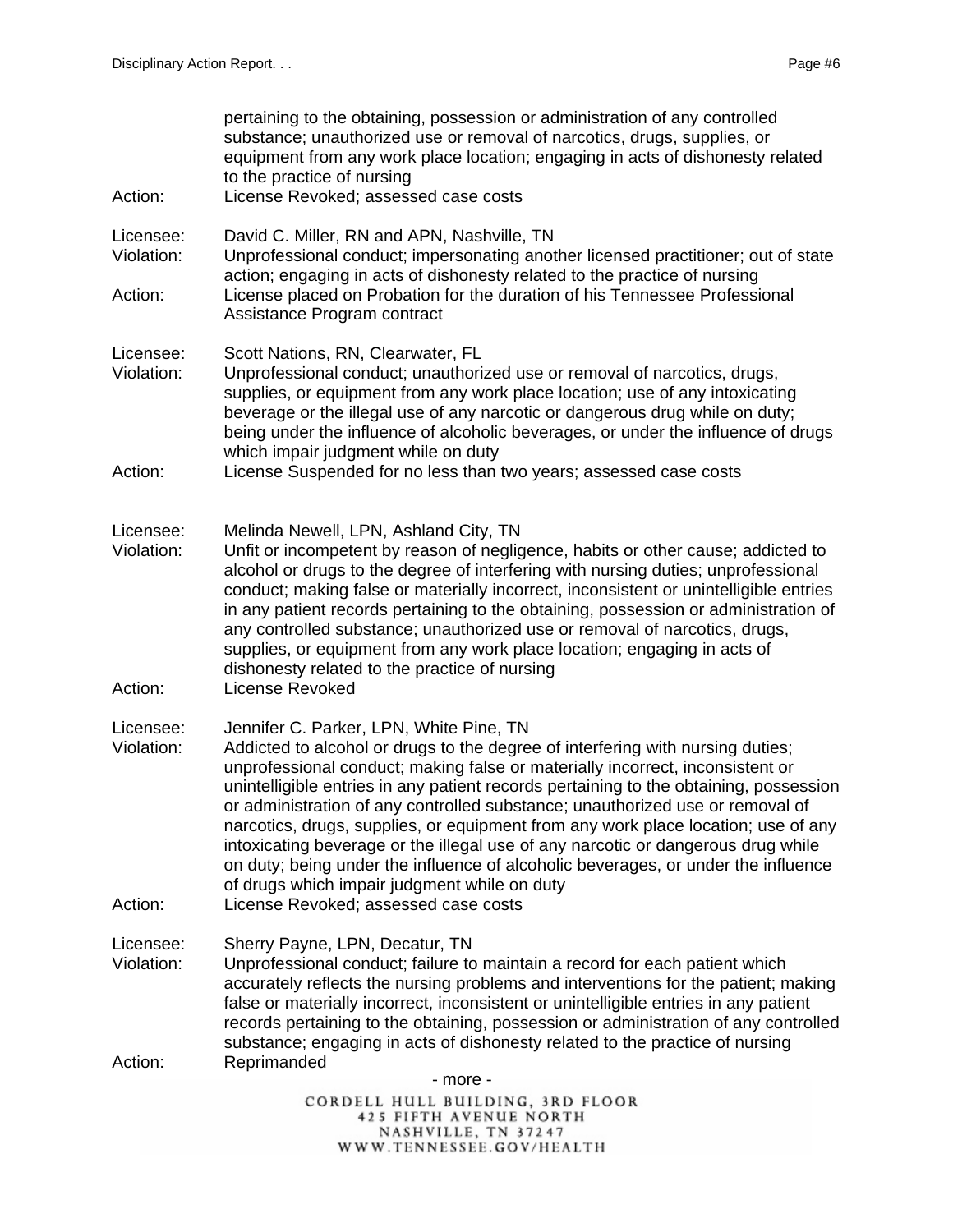| Licensee:<br>Violation:<br>Action: | Katherine Persich, LPN, Old Hickory, TN<br>Unprofessional conduct; making false or materially incorrect, inconsistent or<br>unintelligible entries in any patient records pertaining to the obtaining, possession<br>or administration of any controlled substance; unauthorized use or removal of<br>narcotics, drugs, supplies, or equipment from any work place location; being<br>under the influence of alcoholic beverages, or under the influence of drugs which<br>impair judgment while on duty<br>License Suspended, until she has an evaluation with the Tennessee Professional<br>Assistance Program (TNPAP); thereafter to be followed by Probation to run                                                                                                                                                                                                                                             |
|------------------------------------|---------------------------------------------------------------------------------------------------------------------------------------------------------------------------------------------------------------------------------------------------------------------------------------------------------------------------------------------------------------------------------------------------------------------------------------------------------------------------------------------------------------------------------------------------------------------------------------------------------------------------------------------------------------------------------------------------------------------------------------------------------------------------------------------------------------------------------------------------------------------------------------------------------------------|
|                                    | concurrent with her TNPAP contract; assessed case costs                                                                                                                                                                                                                                                                                                                                                                                                                                                                                                                                                                                                                                                                                                                                                                                                                                                             |
| Licensee:<br>Violation:<br>Action: | Phillip T. Raiford, Jr., RN, Pinson, TN<br>Violation of Board Order<br>License Revoked; assessed case costs                                                                                                                                                                                                                                                                                                                                                                                                                                                                                                                                                                                                                                                                                                                                                                                                         |
| Licensee:<br>Violation:<br>Action: | Betty Richardson, RN, Charlotte, TN<br>Violation of a board order<br>License Revoked; assessed case costs                                                                                                                                                                                                                                                                                                                                                                                                                                                                                                                                                                                                                                                                                                                                                                                                           |
| Licensee:<br>Violation:<br>Action: | Jacqueline Robinson, LPN, Memphis, TN<br>Unprofessional conduct<br>Reprimanded                                                                                                                                                                                                                                                                                                                                                                                                                                                                                                                                                                                                                                                                                                                                                                                                                                      |
| Licensee:<br>Violation:<br>Action: | Dana J. Seaton, RN, Townsend, TN<br>Unprofessional conduct; unauthorized use or removal of narcotics, drugs,<br>supplies, or equipment from any work place location; ; being under the influence<br>of alcoholic beverages, or under the influence of drugs which impair judgment<br>while on duty; engaging in acts of dishonesty related to the practice of nursing<br>License Revoked; assessed case costs                                                                                                                                                                                                                                                                                                                                                                                                                                                                                                       |
| Licensee:<br>Violation:<br>Action: | Debra Shelley, LPN, Hidgen, AR<br>Unprofessional conduct; has violated or attempted to violate, directly, or<br>indirectly, or assisted in or abetted the violation of, or conspired to violate, any<br>provision of the chapter or any lawful order of the Board; intentionally or<br>negligently causing physical or emotional injury to a patient; failure to maintain a<br>record for each patient which accurately reflects the nursing problems and<br>interventions for the patient; failing to supervise persons to whom nursing<br>functions are delegated or assigned; failing to take appropriate action in<br>safeguarding the patient from incompetent health care practices; failing to report,<br>through proper channels, facts known to the individual regarding incompetent,<br>unethical or illegal practice of any health care provider<br>License Revoked; assessed \$3,000 in civil penalties |
| Licensee:<br>Violation:            | Katherine G. Simmons, RN, Memphis, TN<br>Guilty of fraud or deceit in procuring or attempting to procure a license to practice<br>nursing; addicted to alcohol or drugs to the degree of interfering with nursing<br>duties; unprofessional conduct; failure to maintain a record for each patient which                                                                                                                                                                                                                                                                                                                                                                                                                                                                                                                                                                                                            |
|                                    |                                                                                                                                                                                                                                                                                                                                                                                                                                                                                                                                                                                                                                                                                                                                                                                                                                                                                                                     |

- more -

CORDELL HULL BUILDING, 3RD FLOOR<br>425 FIFTH AVENUE NORTH<br>NASHVILLE, TN 37247<br>WWW.TENNESSEE.GOV/HEALTH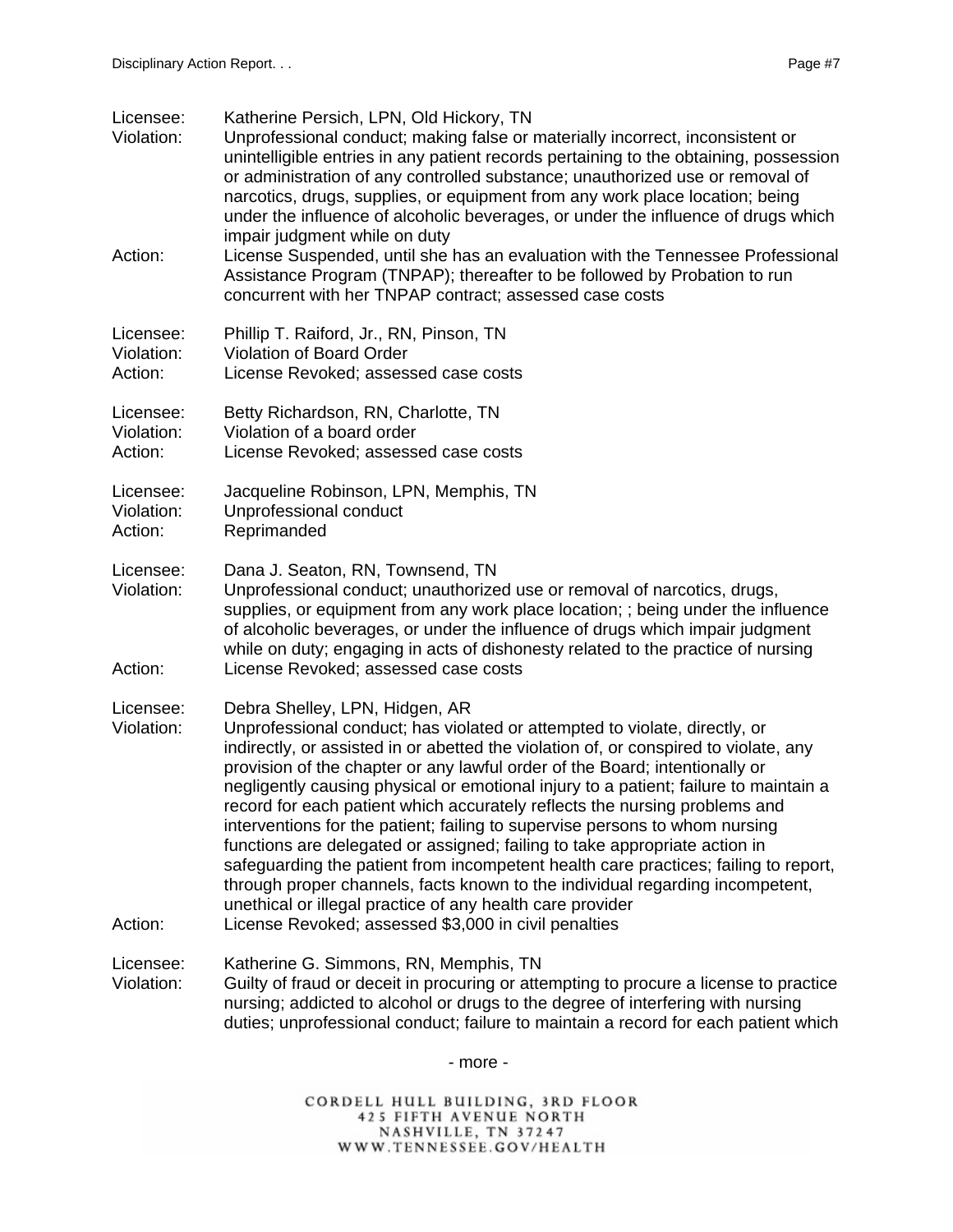| Action:                            | accurately reflects the nursing problems and interventions for the patient and/or<br>failure to maintain a record for each patient which accurately reflects the name<br>and title of the nurse providing care; making false or materially incorrect,<br>inconsistent or unintelligible entries in any patient records pertaining to the<br>obtaining, possession or administration of any controlled substance;<br>unauthorized use or removal of narcotics, drugs, supplies, or equipment from any<br>work place location; being under the influence of alcoholic beverages, or under<br>the influence of drugs which impair judgment while on duty; out of state action<br>License Revoked; assessed costs                                                                                                   |
|------------------------------------|-----------------------------------------------------------------------------------------------------------------------------------------------------------------------------------------------------------------------------------------------------------------------------------------------------------------------------------------------------------------------------------------------------------------------------------------------------------------------------------------------------------------------------------------------------------------------------------------------------------------------------------------------------------------------------------------------------------------------------------------------------------------------------------------------------------------|
| Licensee:<br>Violation:            | Jodi Sireci, RN, Cordova, TN<br>Guilty of a crime; unfit or incompetent by reason of negligence, habits or other<br>cause; addicted to alcohol or drugs to the degree of interfering with nursing<br>duties; unprofessional conduct; failure to maintain a record for each patient which<br>accurately reflects the nursing problems and interventions for the patient; making<br>false or materially incorrect, inconsistent or unintelligible entries in any patient<br>records pertaining to the obtaining, possession or administration of any controlled<br>substance; unauthorized use or removal of narcotics, drugs, supplies, or<br>equipment from any work place location                                                                                                                             |
| Action:                            | License Suspended for six months; must complete evaluation within the<br>suspension period; thereafter to be placed on Probation to run concurrent with<br>Tennessee Professional Assistance Program contract; assessed case costs not<br>to exceed \$250                                                                                                                                                                                                                                                                                                                                                                                                                                                                                                                                                       |
| Licensee:<br>Violation:<br>Action: | David Teel, RN, Whiteville, TN<br>Guilty of a crime; unfit or incompetent by reason of negligence, habits or other<br>cause; addicted to alcohol or drugs to the degree of interfering with nursing<br>duties; unprofessional conduct; has violated or attempted to violate, directly, or<br>indirectly, or assisted in or abetted the violation of, or conspired to violate, any<br>provision of the chapter or any lawful order of the Board; unauthorized use or<br>removal of narcotics, drugs, supplies, or equipment from any work place location;<br>use of any intoxicating beverage or the illegal use of any narcotic or dangerous<br>drug while on duty; being under the influence of alcoholic beverages, or under<br>the influence of drugs which impair judgment while on duty<br>License Revoked |
| Licensee:<br>Violation:            | Kera White, RN, Cordova, TN<br>Guilty of a crime; addicted to alcohol or drugs to the degree of interfering with<br>nursing duties; unprofessional conduct; use of any intoxicating beverage or the<br>illegal use of any narcotic or dangerous drug while on duty; being under the<br>influence of alcoholic beverages, or under the influence of drugs which impair<br>judgment while on duty                                                                                                                                                                                                                                                                                                                                                                                                                 |
| Action:                            | License Suspended, until she has an evaluation with the Tennessee Professional<br>Assistance Program (TNPAP); thereafter to be followed by Probation to run<br>concurrent with her TNPAP contract                                                                                                                                                                                                                                                                                                                                                                                                                                                                                                                                                                                                               |
| Licensee:<br>Violation:<br>Action: | Michelle Wilson, LPN, Dover, TN<br>Violation of Board Order<br>License Revoked; assessed case costs<br>- more -                                                                                                                                                                                                                                                                                                                                                                                                                                                                                                                                                                                                                                                                                                 |
|                                    | CORDELL HULL BUILDING, 3RD FLOOR<br><b>425 FIFTH AVENUE NORTH</b><br>NASHVILLE, TN 37247<br>WWW.TENNESSEE.GOV/HEALTH                                                                                                                                                                                                                                                                                                                                                                                                                                                                                                                                                                                                                                                                                            |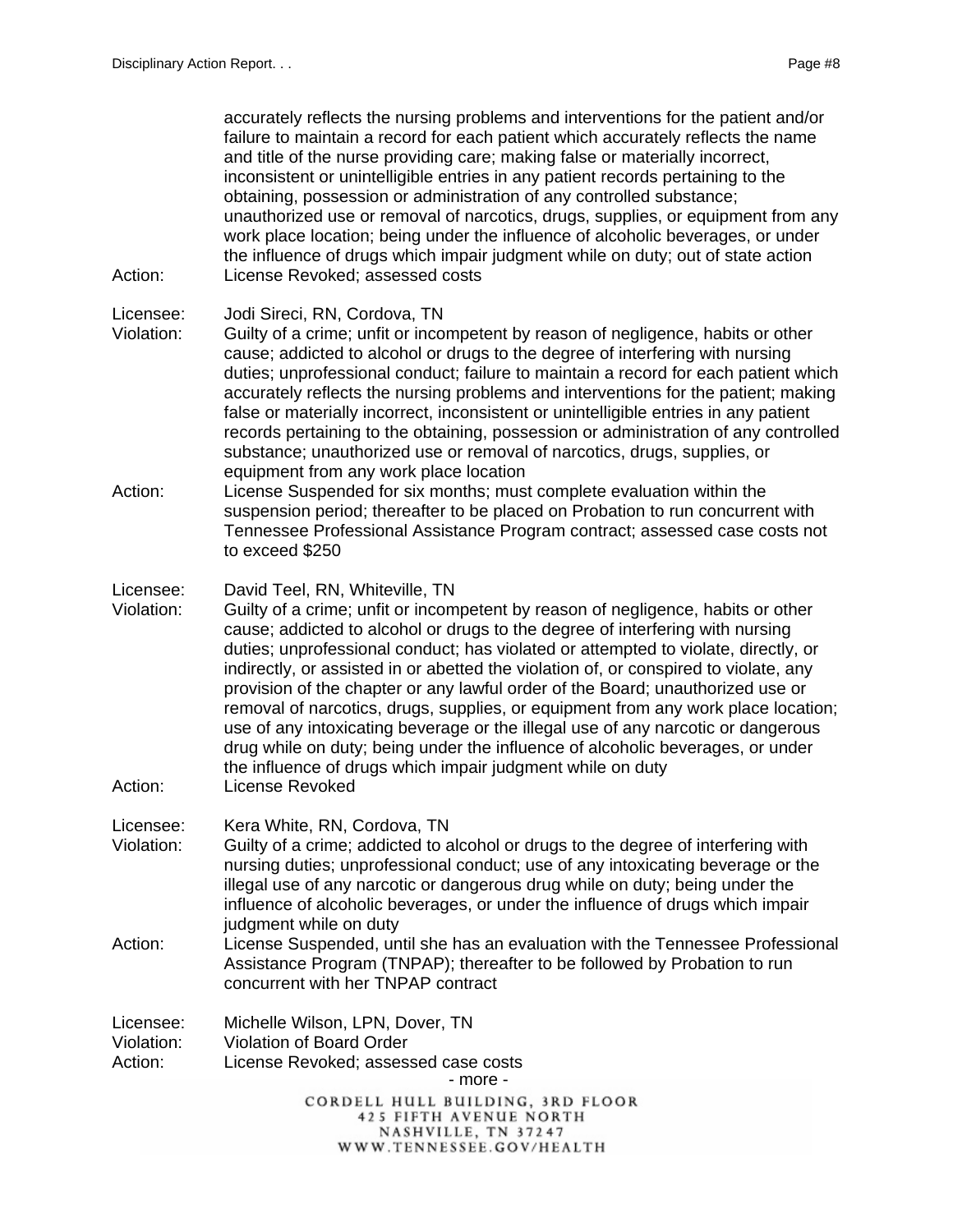Licensee: Susan Lynch, LMT, Johnson City, TN Violation: Addicted to the habitual use of intoxicating liquors, drugs, or stimulants to such an extent as to incapacitate such person's performance of professional duties; violation of statutes or rules; violation of professional ethical standards Action: License suspended for no less than one year; must undergo evaluation;

assessed \$1,000 in civil penalties; and assessed case costs

## **BOARD OF RESPIRATORY CARE**

Licensee: Billy W. Andrews, RRT, Chattanooga, TN

- Violation: Immoral, unethical, unprofessional or dishonorable conduct; habitual intoxication or personal misuse of narcotics, controlled substances or any other drugs or the use of alcoholic beverages or stimulants in such manner as to adversely affect the person's ability to practice respiratory care; violation or attempted violation, directly or indirectly, assisting in or abetting the violation of, or conspiring to violate, any provision of this chapter or any lawful order of the board or any criminal statute of this state
- Action: License Revoked; assessed \$2,000 in civil penalties

## **BOARD OF VETERINARY MEDICAL EXAMINERS**

- Licensee: Thomas Crawford, Jr., DVM, Knoxville, TN
- Violation: Willful or repeated violation of any provisions of this chapter or any rules of the board; guilty of employing or permitting any person who does not hold a license to practice veterinary medicine in this state to perform work that, under this chapter, can lawfully be done only by persons holding such license and permitted by law to practice veterinary medicine in this state; unprofessional conduct; violation of supervision rules
- Action: License placed on Probation for three years

## **BOARD OF EMERGENCY MEDICAL SERVICES**

- Licensee: Clinton Buchanan, EMT-P, Memphis, TN
- Violation: Violation of any criminal statute; unethical practices or conduct; engaging in acts of dishonesty which relate to the practice of emergency medical care Action: License Revoked

more

CORDELL HULL BUILDING, 3RD FLOOR **425 FIFTH AVENUE NORTH** NASHVILLE, TN 37247 WWW.TENNESSEE.GOV/HEALTH